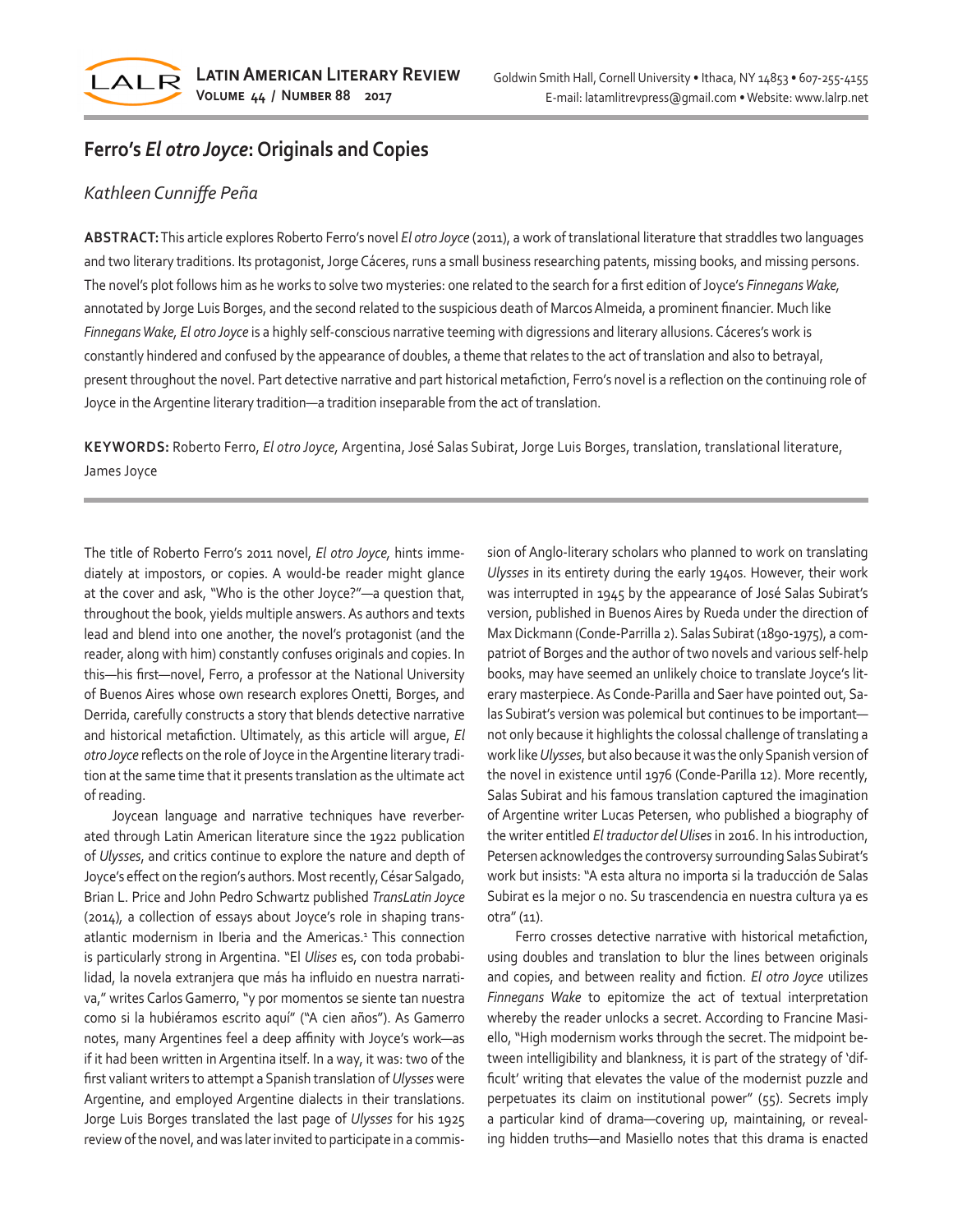through language: "The secret thus renders visible, for some, the obvious paths towards knowledge and leaves others as outsiders to meaning" (55). If secrets are linked to language, the translator plays a key role of looking for hidden meanings—but also in concealing the identity of the original text, still inaccessible to the reader of the translated work (55). Masiello points out that these notions of secrets, language and translation are ever present in Joyce's *Ulysses,* widely considered the central novel of modernism—and the same could easily be said of *Finnegans Wake.*

Part of Joyce's attraction lies in the enormous challenge (or, as Ferro proposes in *El otro Joyce*, near impossibility) of translating his work. As a novel that problematizes translation on various levels plot, theme, and discourse—*El otro Joyce* could be considered what Waïl Hassan has called "translational literature:"

In the space between translators and translated, there are texts that straddle two languages, at once foregrounding, performing, and problematizing the act of translation; they participate in the construction of cultural identities from that in-between space and raise many of the questions that preoccupy contemporary translation theory. ("Agency" 754)

Ferro explores different definitions of translation as well as some of its central questions—literal versus literary translation, originals and copies, and perhaps most importantly, translation as the ultimate act of interpretation. *El otro Joyce* is a highly self-conscious detective novel about someone who begins looking for a book and ends up involved in a crime. Above all, it is a reflection on the problematic of language and translation, and the confusion of identities implicit in all translations. The novel's protagonist, Jorge Cáceres, runs a small business researching patents, missing books, and missing persons. The novel's plot follows him as he works to solve two mysteries: one related to the search for a first edition of Joyce's *Finnegans Wake,* annotated by Jorge Luis Borges, and the second related to the suspicious death of Marcos Almeida, a prominent financier, just before the collapse of his business.

It is important to note that all of this takes place within the historical setting of Carlos Menem's presidency (1989-99). In an interview with Teresa Gatto, Ferro describes this time period as "el carnaval menemista," which brings to mind a play of masks and disguises. Menem, who had campaigned as a traditional Peronist, soon transformed his policy into one which differed radically from the Peronist vision of Argentina. As historian David Sheinin notes, "By April 1990, Menem had decided to discard decades of Peronist anti-American rhetoric and to align his nation's economic, financial, and strategic policies with the United States" (196). In particular, he initiated massive privatizations and foreign investment, affording greater opportunities to foreign multinationals (197). In other words, Menem attempted to maintain the public appearance of a Peronist nationalist while his behavior behind the scenes was quite the opposite. Although some associate his presidential terms with economic stability, Menem was forced to step down in 1999 amid allegations of rampant corruption. Several years later, the façade of economic prosperity would come crashing down with the political and economic collapses of 2001 and widespread national protests. In *El otro Joyce,* Cáceres is living these moments of economic uncertainty and political distrust as he attempts to solve a mystery which involves both financial scandal and public deception.

Cáceres takes notes as he works to unravel the two mysteries of Joyce and Almeida, and the notes become the novel itself. However, as the reader discovers at the end of the book, Cáceres is not the only author; in fact, he might not be the author at all. He ends up turning the manuscript over to his colleague Miguel Vieytes, who explains in his "epílogo provisional" that he has made some (unspecified) corrections, and has also submitted the text to a professional editor to reconcile some stylistic differences. This is only one of many confused identities throughout the book: Cáceres's work is constantly hindered and confused by the appearance of doubles. Rather than finding a first edition of Joyce, Cáceres first comes across a notebook written by *William* Joyce—an American born Irish-British fascist who worked with the Germans during World War II and was eventually convicted as a traitor.<sup>2</sup> Later, Cáceres and his associate find not one but two "original" editions of *Finnegans Wake* with identical annotations in Borges's handwriting. William Joyce is confused with James Joyce, James Joyce is confused with Borges, and Cáceres frequently refers to himself as a "double agent." The search for Almeida also results in the discovery of a double. In addition to this dizzying array of characters, both historic and fictional, the novel has multiple geographic reference points—Buenos Aires, Florence, Italy, Ireland, and Germany.

Critics of the novel have focused on a key detail of Cáceres's appearance—within the opening pages of the novel, the reader learns that he is cross-eyed: "Opté por el silencio y el refugio tras los lentes oscuros que ocultaban pudorosamente el estrabismo de mi ojo izquierdo, que perseveraba desde mi nacimiento en ocupar el ángulo superior del glóbulo ocular, produciendo en los demás […] una mezla indefinida de rechazo y placer" (*El otro Joyce* 8). In an interview with the author, Teresa Gatto asks whether *El otro Joyce*  requires a cross-eyed reader, as well. Ferro is hesitant to dictate a process for his readers, but notes that when he began to write the novel, he felt it was necessary to give the character a different angle of vision (Gatto). Ana Abregu affirms, "El protagonista, Cáceres y su particular estrabismo son puestas en escena de una forma de presentación y también de búsquedas, hay una sugerencia de dos formas de ver esta historia, dos miradas, dos narradores" (Abregu). Julieta Montalbano relates Cáceres's *estrabismo* to the way in which the novel breaks the mold and diverges from the typical path of a detective narrative—there is more than one crime, and *El otro Joyce*  is much more than a detective novel. "La construcción del policial está hecha con herramientas diferentes. La disertación sobre la misma literatura, sobre, incluso, el mismo género pone en abismo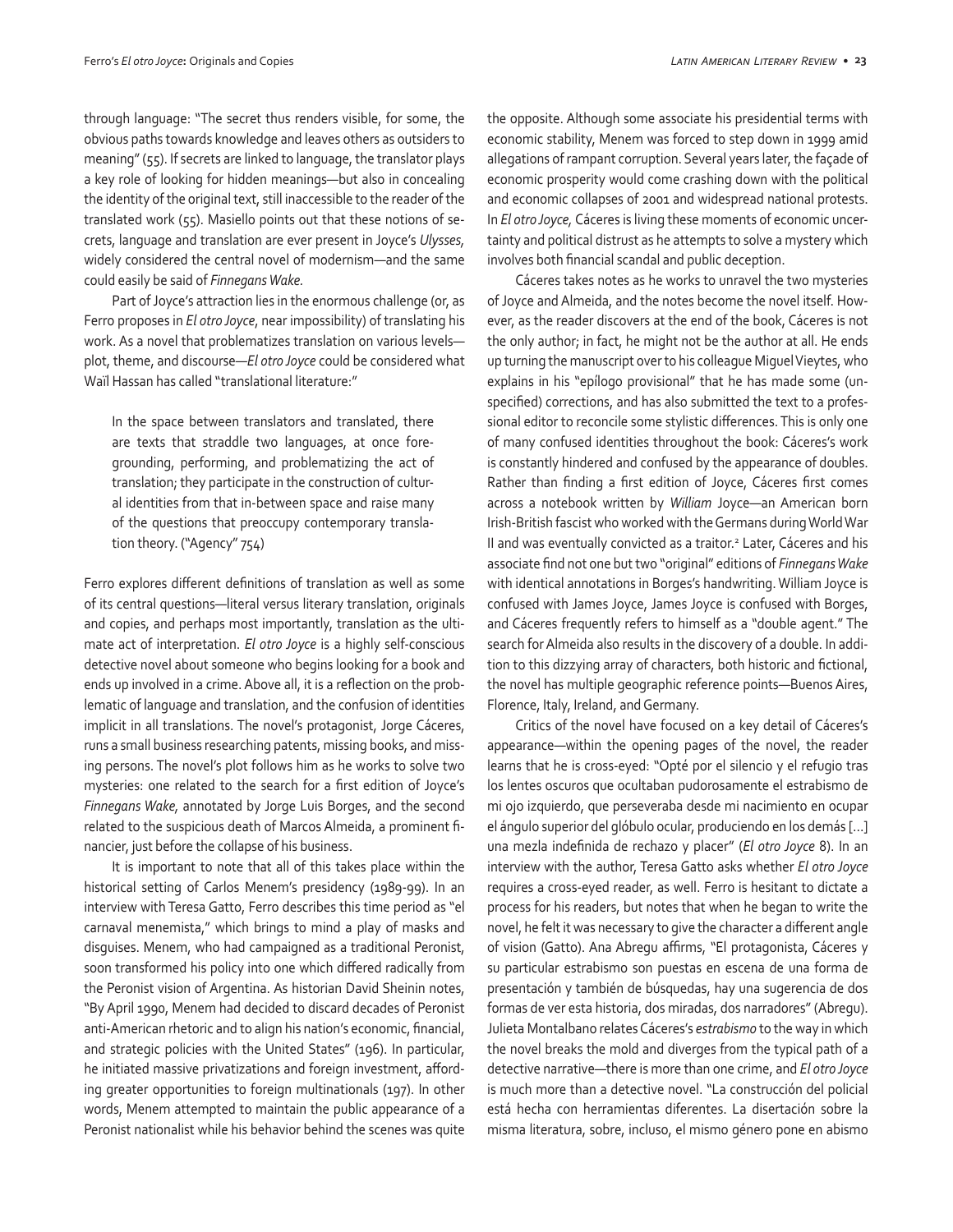a quien se atreva a entrar en la trama" (Montalbano). Abregu calls it a "novela inclasificable," noting that the book moves in two directions—the search for a book, and the search for meaning (Abregu).

Regardless of its specific classification, *El otro Joyce* is undeniably a "narcissistic narrative," as Linda Hutcheon has described the poetics of postmodernism. If there is a covert self-consciousness in Ferro's use of a detective narrative, it becomes overt in Cáceres's explicit comments, throughout the narrative, on both the power and inadequacy of language. In one sense, then, *El otro Joyce* functions as a detective story—unsurprisingly, also one of Borges's preferred narrative styles. Cáceres works as a private detective to uncover two mysteries, and in this sense the novel follows strong conventions of order and logic as the reader also attempts to solve the mystery. "It is this very store of infinitely reworkable conventions that is acknowledged and exploited, 're-contextualized,' by metafictionists such as Robbe-Grillet and Borges" (Hutcheon 72). Hutcheon notes that the active participation of the reader in a detective story—the act of interpretation, of following clues—is a process emblematic of reading any novel (72).

In an interview with Tania Temoche, Ferro sheds some light on his interest in detective narrative:

Yo hago crítica literaria porque me gusta lo policial. Hay ciertas simetrías entre la crítica literaria y el relato policial […] Cuando el crítico busca objetos como inéditos, manuscritos, cartas, testimonios, allí la trama policial es muy pertinente para comprender las pujas que hay en ese campo. Donde son frecuentes las falsificaciones, las estafas, los plagios, las complicidades que tienen una notable correspondencia con lo policial. (Temoche)

Ferro first became familiar with this process during the military dictatorship (1974-1983), when he worked as a phantom writer, "una especie de escritor negro de guiones de historieta" (Temoche). He notes that he wrote about a half dozen of these a week which, when they were published, often appeared in totally different form than how he had submitted them. This experience taught him to follow the tracks of his own work: "me imponía la necesidad de componer historias y seguirlas hasta el final sin abandonarlas" (Temuche). Literary criticism is, for Ferro, a search for meaning.

It is no accident that Cáceres also happens to be a fan of mystery stories, and references crime and detective fiction throughout his narrative: Raymond Chandler (*El otro Joyce* 132), a British-American author of detective stories in the 1930s; Piglia (143), Argentine author of crime and new historical fiction; Borges's detective stories such as "La muerte y la brújula" (263) and, most tellingly, Cortázar's short story "Instrucciones para John Howell" (142). In Cortázar's story, a man named Rice attends a play, becomes involved in it against his will, and ultimately becomes caught in a confusion of realities and identities. At its core, *El otro Joyce* tells a similar story: that of a man named Cáceres who accepts a job to take pictures,

gets drawn in as a participant in the act he had been hired to witness, and ultimately finds himself in a web of political fiction and historical realities. At a very dramatic moment in the novel, Cáceres sees one of the images he has photographed, which has been plagiarized and presented in a different context, on the front page of the newspaper. As he realizes that he is part of a larger financial and human drama, he writes, "Recuerdo a John Howell" (142). Multiple references to Onetti throughout Cáceres's narrative also suggests the crossing of fiction and reality.

Given the backdrop of Menem's presidency and rampant financial corruption in Argentina, *El otro Joyce* also functions as a type of historical metafiction. Again, the novel participates in a selfreferential process by alluding to classic works of historical fiction. At one point, Cáceres tells of a former case where a missing person's library revealed her location. He notes that the subject was a reader of the new historical novel, all of which he recognized—from canonical works such as García Márquez's *El otoño del patriarca,* Roa Bastos's *Yo el supremo* to lesser-known works by Alfonso del Paso, Homero Aridjis, Tomás de Mattos and Julio Escoto. The key novel that which helps him discover her current whereabouts—is a first edition of *Operación Masacre* (1957), a nonfiction work of investigative journalism written by well-known Argentine author Rodolfo Walsh (*El otro Joyce* 157). Walsh used crime narrative to denounce state violence and criminal activity during the Dirty War, and this otherwise tangential chapter in the novel points to the way in which *El otro Joyce* functions as a crime narrative: one which un-masks state crimes which have continued into the next generation, this time in the private sector.

As Cáceres's journalist friend observes, "Vos sabés que la historia es una cuestión de géneros, cada época impone un tipo de relato y se niega sistemáticamente a dejarse narrar por otras modalidades" (52). Hutcheon describes historiographic metafiction as a relatively new mode in her most recent edition of *Narcissistic Narrative,* noting that what is most significant about this form "is that the hard-won textual autonomy of fiction is challenged, paradoxically, by self-referentiality itself" (xiv). She adds, "If language, as these texts suggest, constitutes reality (rather than merely reflecting it), readers become the actualizing link between history and fiction" (xiv). And if the reader can be lured into participating in the creation of the novelistic universe, Hutcheon suggests that the power of metafiction lies in its potential to also seduce the reader into political action. *El otro Joyce* works to situate itself firmly in the history of political and financial corruption of Menem's Argentina, compelling the reader to make sense of the nation's financial and political chaos just as Cáceres attempts to do in his work as detective.

The fiction Hutcheon describes is self-referring and autorepresentational; it provides a commentary on its own status of fiction and as language, and on its own processes of production and reception. *El otro Joyce* certainly achieves this commentary in its reflections on language and translation, its explicit search for a book, and the questions it presents on the authorship of Cáceres's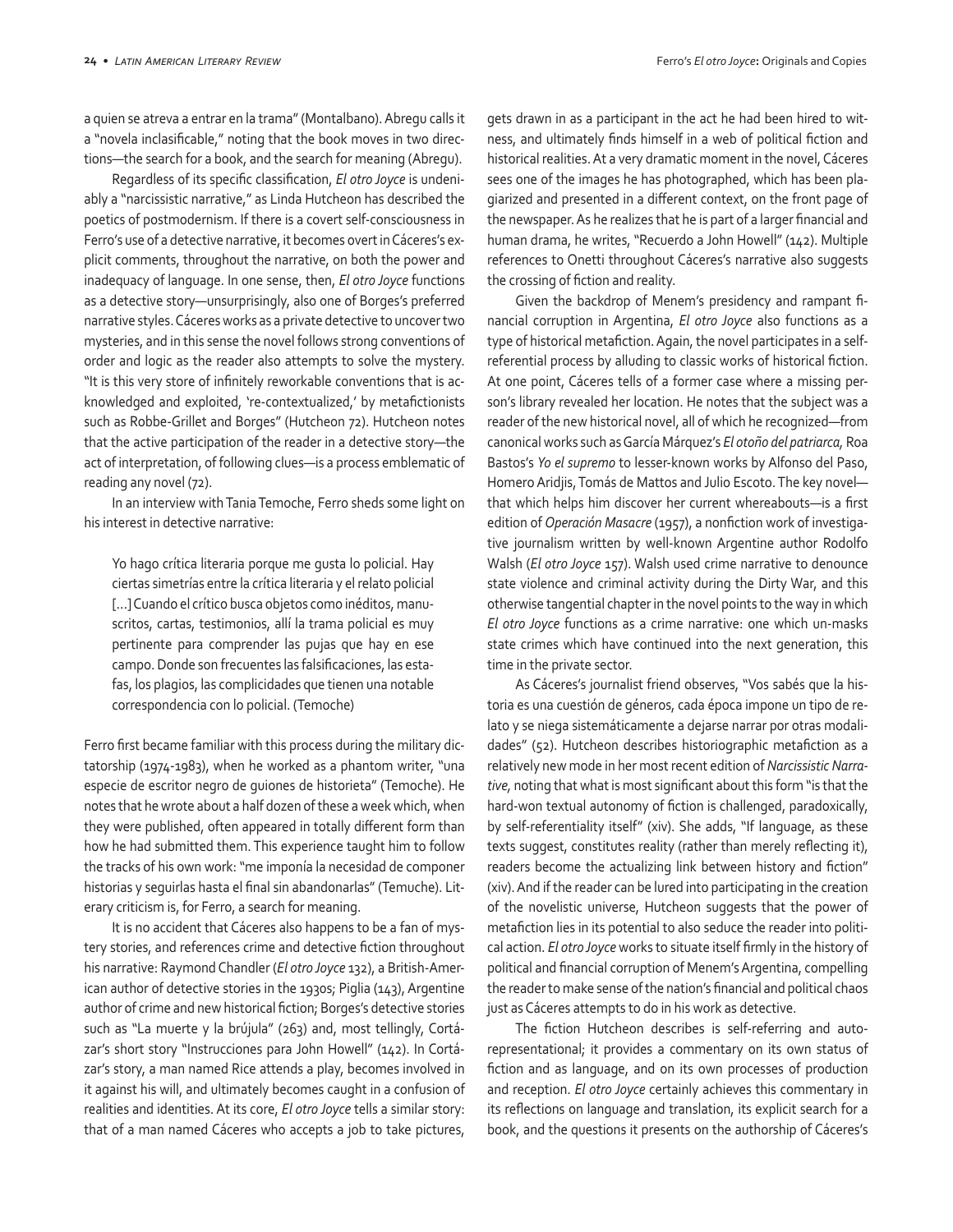manuscript. Throughout the novel, double identities are linked to the acts of writing and translation. Cáceres's officemate (and, as the reader ultimately learns, co-author of the manuscript), Miguel Vieytes, makes his living by writing papers for university students. Cáceres describes his writing as a paradox: Vieytes is able to imitate others in his writing, "pegándose cuidadosamente a sus giros, aludiendo con breves modificaciones a su significación, componiendo pastiches casi inigualables," but he has never been able to publish his own ideas (49). Here, again, an intertextual reference provides a clue: a mention, in the final pages of the manuscript, to *Budapeste*  by Chico Buarque: a novel about a ghost writer.

Cáceres often muses over the hidden connections between individuals, between texts, and between texts and individuals. For example, William Joyce's manuscript includes a letter from James Joyce, which leads Cáceres to conjecture about the relation between the two Joyces: "[…] ahora estaba frente a la posibilidad de descubrir una intriga secreta e ignorada que vinculaba al escritor del *Finnegans* con otro Joyce" (62). One theory that arises is the different use of language in James Joyce's literary writings as opposed to the writing in his notes and letters—something which Caceres's professor describes as "un contravalor joyceano," a point of contact between two different notions of language (93).<sup>3</sup> Cáceres then begins to translate William Joyce's manuscript, but finds himself unable to go on: "Releí mi transcripción, me preocupa la extensión de las frases, la sintaxis que había elegido era algo diferente a la de Joyce, alargaba innecesariamente la mayoría de ellas, estableciendo conexiones donde había puntos que cortaban la ilación de su discurso" (124). In the act of translation, Cáceres realizes that he is unable to produce a satisfactory imitation of William Joyce's syntax. Similarly, when he discovers Borges's annotated versions of *Finnegans,* he theorizes that Borges found himself unable to produce a satisfactory imitation of James Joyce's syntax. In spite of their failure to produce exact copies, however, translation plays a role in both Borges's and Cáceres's creative processes.

The novel's title refers to this "other [William] Joyce" at the same time that it presents Borges as another Joyce. Abregu notes that the title is undoubtedly an homage to Borges, and serves as a leit motiv of a novel which takes duplications to the extreme (Abregu). We see this as Cáceres and his associate, Sarquis, continue to search for the first edition of *Finnegans Wake4* with Borges's annotations. Cáceres suspects the value of the text lies in what it could reveal about Borges's readings and re-readings of Joyce over many years, and the ways in which his perspective had changed with each new reading:

La idea me sedujo, revelaba una secreta construcción simétrica, Joyce había escrito el *Finnegans* durante casi diecisiete años, me fascinó pensar en un lector como Borges que durante mucho tiempo, llegaba a calcular un lapso que abarcaba casi quince años, haya buscado penetrar en los defiladeros del sentido, insistiendo, variando y recomponiendo una y otra vez el texto y sus márgenes… [C]omencé a pensar en el ejemplar de *Finnegans* como un nuevo Aleph. (*El otro Joyce* 22-23)

From the beginning, Cáceres seeks a symmetrical connection between the two writers. He also describes reading in much the same way that one might describe translation—trying to penetrate meaning, persisting and recomposing again and again the text and its margins. However, when he and his associate discover the annotated text, they are surprised by the nature and the abundance of the annotations—every available blank space in the margins is occupied with Borges's handwriting in pencil and in various colors of ink, and they are not notes on *Finnegans* as they had expected, but transcriptions of Borges's own texts. Among this marginalia, Cáceres finds fragments of "Las versiones homéricas," a quote from "El tiempo circular," complete transcriptions of "El inverosímil impostor Tom Castro" and "Vindicación de Bovard y Pécuchet," the first part of "Los traductores de las 1001 Noches," "El capitán Burton," and the last of "El escritor argentino y la tradición."

Given that Ferro himself is a literary critic well versed in Borges's work and biography, readers cannot ignore this strategic chain of references—all of which relate to concepts of translation, variation and multiple versions. "Las versiones homéricas" (1932) was among the first essays where Borges would philosophize about translation and, as Levine notes, "resituate the translator's activity at the center of literary discussion" (1134). In this early essay, Borges denies the assumption that a translation is necessarily inferior to its original, praising the "riqueza heterogénea y hasta contradictoria de múltiples traducciones" (*Discusión* 107). In "Las versiones homéricas" he reaches the conclusion that the most literal translation is not necessarily the one which is truest to the original (112).

In "El tiempo circular," first published in *Historia de la eternidad* (1936), Borges contemplates the infinity of variations as imagined by Nietzsche. Although Cáceres only mentions an unspecified quote from "El tiempo circular" in the novel, an earlier story by Roberto Ferro includes greater detail. The story, written in 2009 and entitled "Heterónimos III: Borges y Joyce en la biblioteca de un autodidacta" appears to be an earlier manifestation of Cáceres's story, at least the part about his search for the rare copy of *Finnegans.*  Although this story does not include anything related to Almeida or the financial collapse, "Heterónimos III" does mention that, on the lower part of the interior cover, the found version of *Finnegans Wake* includes this quote from "El tiempo circular:" "...en la historia decimal que ideó Condorcet, en Francis Bacon y en Uspensky; en Gerald Herat, en Spengler y en Vico..." with the final word circled in red ink. Vico, in turn, evokes a theory of fluidity: "Nothing endures for Vico in a definitive shape, and he will chart the internal fluidity of each social structure through which all nations in history run their courses" (Mazzota 163).

Borges's annotated copy of *Finnegans* also includes, accord-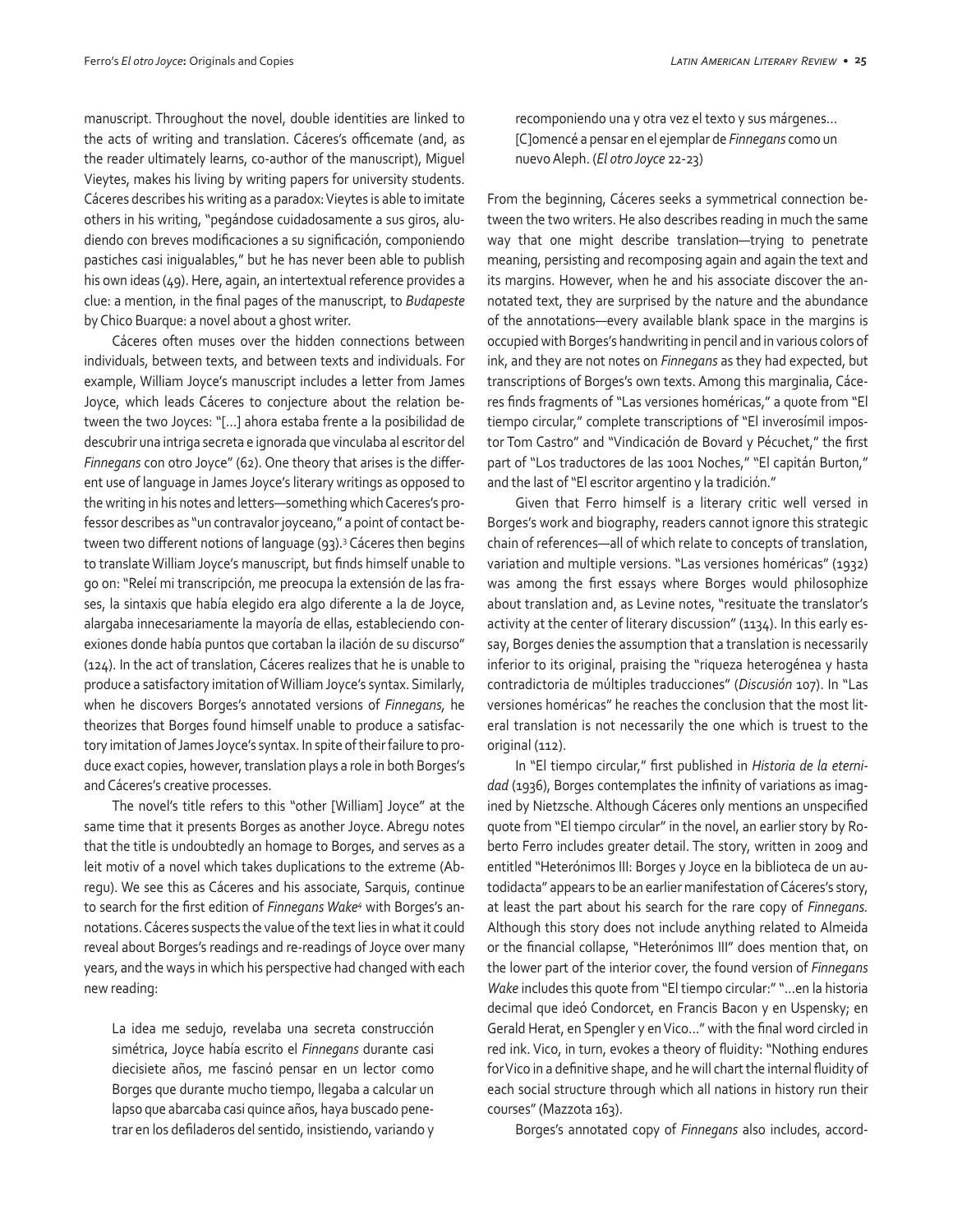ing to Cáceres's findings*,* a transcription of "El inverosímil impostor Tom Castro," a story of imitation and confused identities. Here, a questionable character named Bogle invents a plot to fake the identity of a sailor lost at sea, by sending Arthur Orton (alias Tom Castro) to present himself as a prodigal son to a desperately grieving mother. "Bogle sabía que un facsímil perfecto del anhelado Roger Charles Tichborne era de imposible obtención. Sabía también que todas las similitudes logradas no harían otra cosa que destacar ciertas diferencias inevitables. Renunció, pues, a todo parecido" ("Tom Castro")." In other words, the genius of Bogle and Orton's plan is not that they produced an exact copy, but that they produced a convincing copy. Also along the lines of copies, "Vindicación de Bouvard y Pécuchet" tells the story of two copyists and ultimately reflects upon the death of the novel.

 In "El Capitán Burton," the first section of his essay "Los traductores de las 1001 noches," Borges evaluates the multiple versions and elaborations of *The Thousand and One Nights.* Burton is presented as one more in a long line of translators; however, according to Borges, each translator leaves his mark on the narrative and becomes a part of its history: "Lane tradujo contra Galland, Burton contra Lane; para entender a Burton hay que entender esa dinastía enemiga" ("Los traductores"). To this, Borges adds another very important point: some of the most famous tributes and acclaims of *The Thousand and One Nights*—Coleridge, Tomás de Quincey, Stendhal, Tennyson and Edgar Allen Poe—came from readers of Galland's controversial translation. In this sense "El Capitán Burton" resembles somewhat the story of José Salas Subirat's *Ulysses:* a translation which, in spite of its polemics, left its mark on a generation or more of Argentine writers.

The final annotation, as described by Cáceres, is the final section of "El escritor argentino y la tradición" in which Borges urges Argentine writers to consider the universe, not just Argentina, as their patrimony: "ensayar todos los temas, y no podemos concretarnos a lo argentino para ser argentinos: porque o ser argentino es una fatalidad y en ese caso lo seremos de cualquier modo, o ser argentino es una mera afectación, una máscara" (*Discusión* 162). In this same essay, Borges points to an affinity between the Argentines and the Irish, as he considered Joyce a prime example of a creator of universal literature.

Cáceres and Sarquis develop different theories regarding the transcriptions. Cáceres begins his explanation with the Tower of Babel, the confusion of multiple languages, and the necessary but impossible task of translation.5 Since all of the texts transcribed in *Finnegans* allude either directly or indirectly to translation, he suggests a Borgesian theory on translation. According to Cáceres, Borges conceived of translation as a reciprocal debt between the original and the translated text—in other words, translation as supplement (*El otro Joyce* 135). As Borges develops in his critical essays on translation and in his own work as translator, "La traducción [...] se transforma a su vez en el acontecimiento de un nuevo texto" (135). In this process of transformation, the translator works as both a reader and a writer to highlight and restore, as Cáceres explains it, the original text's idiomatic resistance (135).

By emphasizing the supplement in his speculations, Cáceres circles back to another foundational theorist: Jacques Derrida. Ferro has already demonstrated a strong interest on this topic in his critical work *Escritura y desconstrucción: Lectura (h)errada con Jacques Derrida* (1995), a didactic text on the history and development of Derridean thought. As he points out in this study, the key points of self, repetition and death in Derrida's *Voice and Phenomenon* (1967) intersect with another major Derridean theme—the indiscernible borders between reading and writing (*Escritura* 33):

La paradoja de la expresividad pura, a la que se privilegia en el análisis de Husserl, es que es inexpresiva. La contradicción aparece cuando se señala el punto de máxima claridad que se trastorna en el más confuso: si 'la voz es la consciencia, una voz sin escritura es absolutamente viva y absolutamente muerta.' (*Escritura* 38)

According to the theory of writing as supplement, its addition responds to an absence; it is "added" to speech in order to carry out the ideal object (*Escritura* 40). At the same time that it is an addition, the supplement also compensates for a lack in the original speech. As Jonathan Culler explains, "Writing can be compensatory, a supplement to speech, only because speech is already marked by the qualities generally predicated of writing: absence and misunderstanding" (103). The endless chain of supplements which Derrida identifies in Rousseau translate, in Borgesian theory, to "Los traductores de *Las Mil y una noches,*" where, over time, it becomes impossible to identify the original text. Translation and marginalia in *El otro Joyce* serve as prime examples of this supplementarity. Rather than helping the reader to discover the *real* meaning of *Finnegans Wake,* the transcriptions take us one step farther away from it.

*Finnegans Wake* (much like *Ulysses*) presents a complex problem of language: "cómo traducir un texto escrito en varias lenguas a la vez, cómo restituir el efecto de esa pluralidad" (136). Faced with the impossibility of translating the plurality of Joyce's novel, Cáceres proposes that Borges opted for the extreme gesture which points to a possible reconciliation between original and copy:

Lo que hace Borges aquí en secreto es confesar que no hay traducciones fieles o infieles, pues ambos casos son estrictamente imposibles. Entonces asume, yo creo que asume, frente al *Finnegans* un riesgo planteando la tarea de traductor como necesaria e imposible, es decir, alude diagonalmente al inacabamiento de la interpretación. (*El otro Joyce* 136)

His own texts, added excessively as supplement to Joyce's, work directly against the idea of the translator as invisible, and affirm that translation is the most genuine test of the act of interpretation,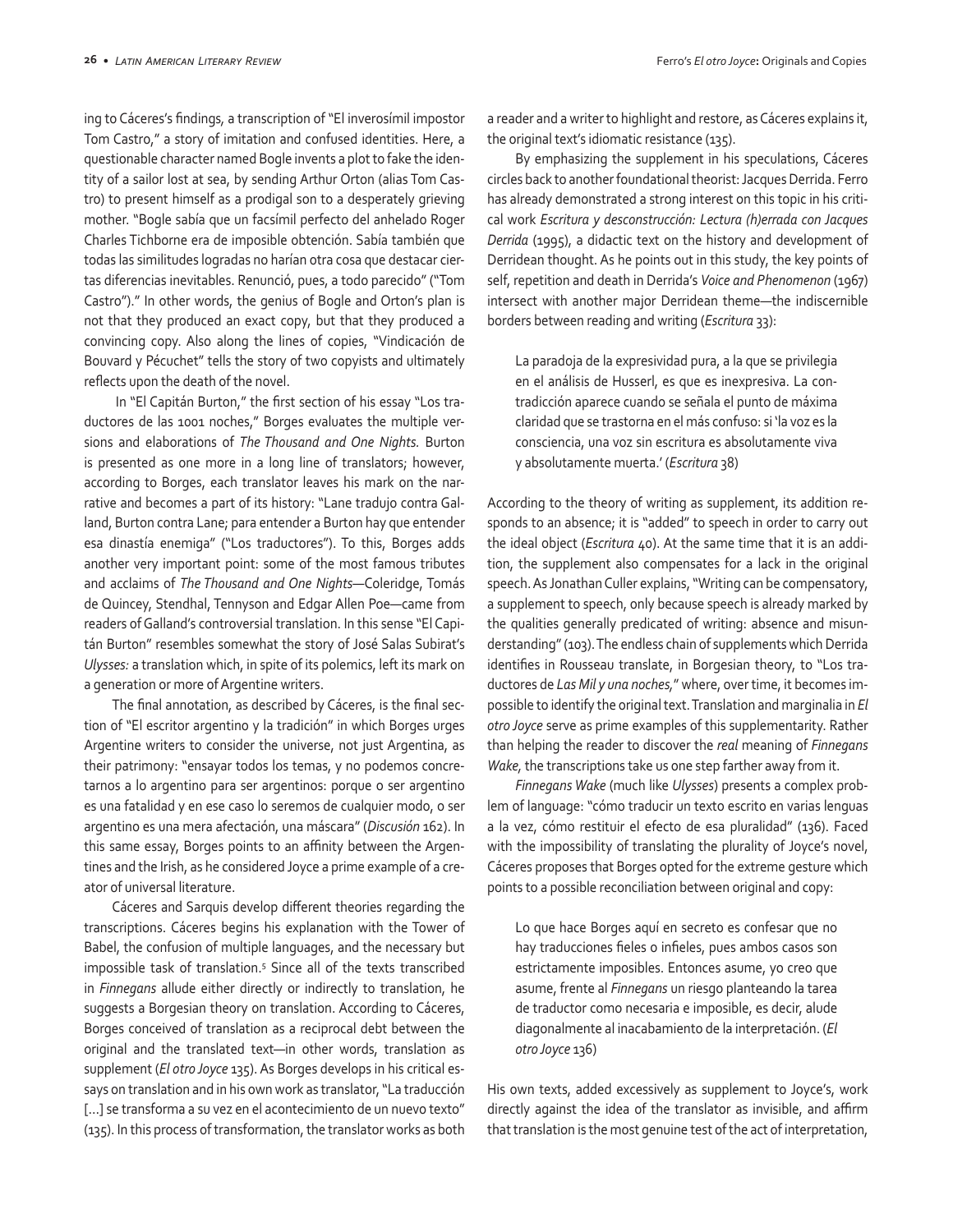in which every reader participates to some degree (136). Thus, the edition of *Finnegans* that they´ve discovered, according to Cáceres, represents a double paradox: "Por una parte, la traducción suprime las diferencias entre dos lenguas; por otra, las exhibe desaforadamente. […E]n un extremo el mundo se nos presenta como una superposición de textos, cada uno ligeramente distinto del anterior, es decir, traducciones de traducciones de traducciones" (137). According to Cáceres's interpretation, Borges's transcriptions point to the paradox of language and translation—highlighting the multiplicity of language and proposing a vision of every text as both unique and a copy of a previous text. Outside of the novel, other literary critics have proposed similar relationships between Borges and Joyce. Cáceres's theory is reminiscent of Levine's observation regarding the ambivalent relationship between the two writers:

Newness or perhaps *originality* is the key to this ambivalence and to the particular confrontation between Joyce and Borges. Borges would ultimately translate Joyce's efforts to write the simultaneity of perceived reality into his own terms by going beyond verbal language's limitations as a successive medium and transcending the temporal linearity of texts through the inscription of circular readings. (Levine 345)

Of course, a key work on translation is missing from those transcriptions—"Pierre Menard"—but Cáceres suggests that its exclusion is an allusion to Ts'ui Pen of "El jardin de senderos que se bifurcan," who never uses the word time in his novel about time (138). In short, Cáceres proposes that Borges was experimenting with a possible translation of *Finnegans,* one which would conserve the poetics of both writer and translator by "adding" his own writing as a supplement to Joyce.

The search for missing books becomes more dramatic when a second copy of the novel turns up—like the other which they had already discovered, a first edition by Viking Press of *Finnegans Wake*  with identical annotations. Even the different colors of ink are the same; however, in this version, the dedication appears in English instead of Spanish. Sarquis wonders whether there might be a Scharlach behind this mystery—a logic which suggests that a *third* version may eventually appear. Cáceres considers the possibility that Borges "forged" a second version because he had lost the first to an old girlfriend—a love affair which Cáceres unearths during his investigation. He notes, "la supuesta copia facsimilar podría formar parte de una venganza por despecho pergeñada por Borges, con lo que la idea de la falsificación se derrumba, no hay impostor porque no hay máscara que lo encubra, pero liquida a su vez toda pretensión de distinguir un original entre las dos versiones" (*El otro Joyce* 263). Both ideas seem to reinforce their prior theories regarding the annotations: texts as multiple copies (translations of translations of translations, as Cáceres had mused earlier on),<sup>6</sup> and the impossibility of distinguishing between originals and copies.

Throughout the entire process of tracking down *Finnegans Wake* and translating William Joyce, Cáceres becomes entangled in a second assignment. A Buenos Aires law firm pays him an extraordinary sum of money to photograph Marcos Almeida, an Argentine financier, with his lover in Florence. At first glance, this second mystery seems completely unrelated to the first. Readers of the detective genre may wonder whether it is simply a distraction from the search for *Finnegans,* although this leads to a second possibility: perhaps *this* is the real enigma, and the search for *Finnegans* is a red herring. *El otro Joyce* is a text which moves both its detective and its readers in circles, and it soon becomes clear that *both* searches are key to the novel. When, on his first day on the Almeida job, Cáceres decides to purchase a second camera, which he keeps in a separate pocket and without the knowledge of his employer, a keen reader connects Cáceres's double vision and his preoccupation with translations and copies with his need to view the Almeida job through different lenses.

The operation turns dark when Almeida and his lover are killed in a supposed car crash, and Cáceres is sent to identify the remains so they can be repatriated to Argentina. All of this happens just before Almeida's businesses collapse, and the Italian authorities suspect that Cáceres has unknowingly participated in a conspiracy. They approach him for answers, hoping he might be willing to serve as a double agent—that is, continuing to cooperate with the law firm that hired him and guarding his silence, while also investigating the people and events surrounding Almeida's death.

The narrator wonders at the coincidence that both Sarquis's theory on Borges's *Finnegans* and the Italian detective's theory on the Almeida conspiracy involve double agents (178), and searches for the secret link between the two cases he is working to resolve. His desire to discover this secret is the motivation for his writing: "[L]o único que parece sostener el deseo de la escritura es una cierta tensión en torno de la idea de secreto, en la que se entrecruzan dos urdimbres, la del *Finnegans* de Borges y la de la muerte de Almeida" (*El otro Joyce* 188). Though the two cases seem unrelated at first glance, they do share some elements in common. Although it is never explicitly mentioned in the novel, it is worth noting that another word for the transfer of an object (such as human remains) from one place to another is "translation." Throughout the novel, Ferro plays with language and with different notions of translation, problematizing the relation between originals and copies. The translation of Almeida's remains, much like the translation of *Finnegans Wake*, leads to a vertiginous confusion of identities. Cáceres eventually discovers that Almeida was not the man who died in the crash. A former actor and small-scale politician from Buenos Aires named "Pippo," who just happened to look exactly like Almeida, had been secretly hired to go to Florence in his place. The conspirators were able to "translate" the remains to Argentina precisely because Cáceres was unable to distinguish the original from the copy.

Almeida and Pippo, William Joyce and James Joyce, James Joyce and Borges, Cáceres and Vieytes are the most obvious ex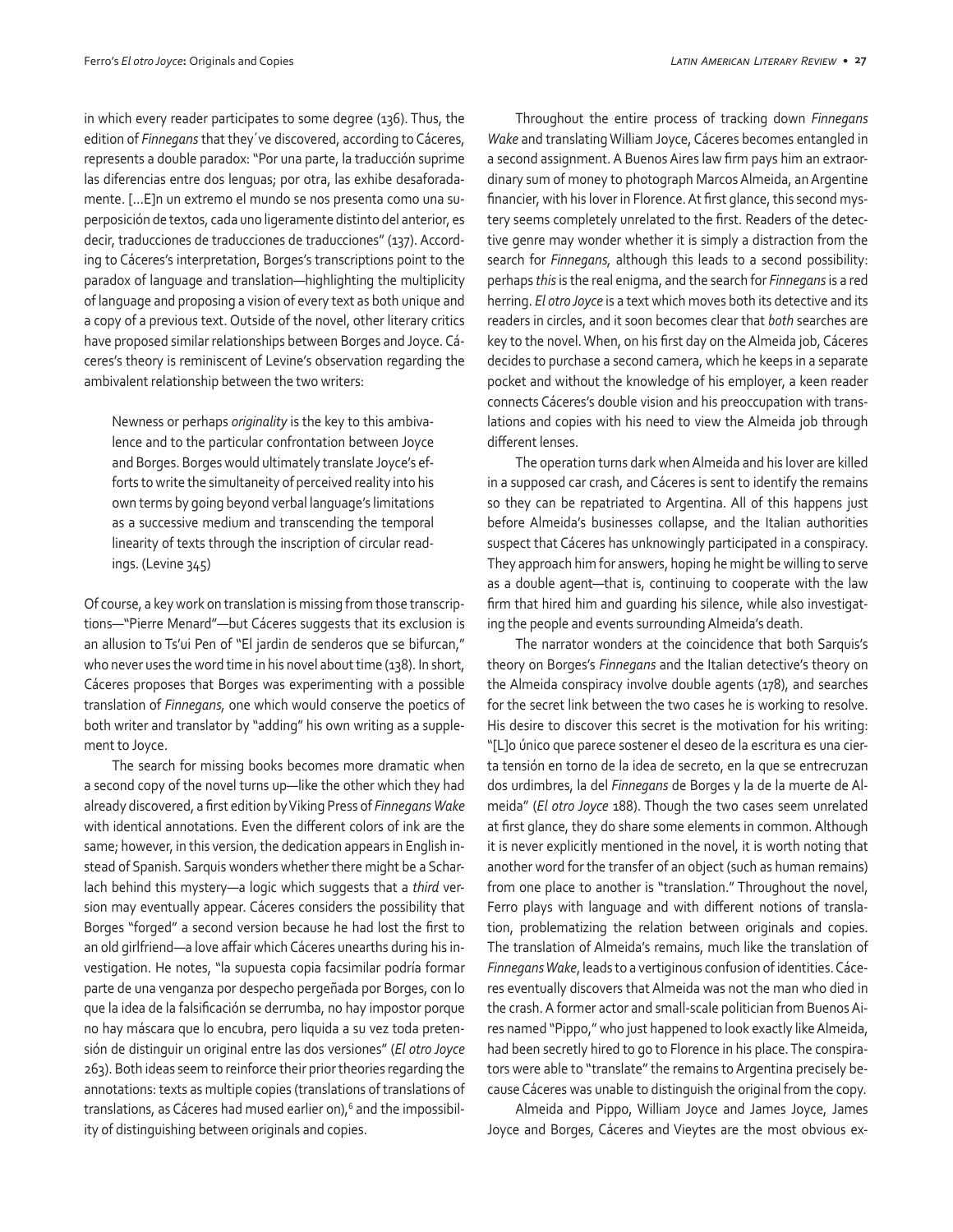amples of the doubles which abound and multiply in *El otro Joyce.*  In the end, Cáceres describes his manuscript as "una especie de estremecimiento progresivo que se fue construyendo en un proceso complejo que conduce simultáneamente a una red de desdoblamientos y traducciones incesantes" (240-41). On the other hand, he notes that it is a process of discovering a conspiracy, "una adhesión entrampada en avances y retrocesos defensivos e ilusionistas para descubrir una conspiración y poder producir un interrogante, al menos una vez" (241). Throughout the novel, the process of translation is represented as the persistent attempt to interpret and uncover a secret—which may also symbolize the act of reading itself. This selfconsciousness is present covertly in the detective story, and overtly at the thematic level. Perhaps its ultimate manifestation is that the reader is left uncertain that this is Cáceres's manuscript at all; in the end, we are left wondering whether it has been written by Cáceres, Vieytes, or the unnamed editor. As Ferro explains in an article about one of his more recent publications, *Textos y mundos* (2015):

[C]ada texto es un entramado con múltiples cabezas de lecturas para otros textos, una deriva de convergencia de operaciones de desplazamiento y proliferación en las que no sólo desaparece el origen, el origen ni siquiera ha desaparecido: nunca ha quedado constituido. En el injerto textual, condición de posibilidad del texto, la lectura y la escritura tejen mutualmente un doble suplementario, vacilante e inestable. ("La pasión crítica")

*El otro Joyce,* published four years earlier, certainly demonstrates these ideas at work. Cáceres's search for *Finnegans Wake* takes him (and the reader) in circles from William Joyce to James Joyce to Borges to Derrida—a circle which Ferro himself joins, as a literary critic of Borges and Derrida. The absence of authorship in what is supposedly Cáceres's manuscript remains ambiguous in the end as one final reminder that it is impossible to identify the true origin of any text.

There may be a larger political message at play in *El otro Joyce*, as well. There is a certain betrayal implicit in the act of translation, as expressed in the Italian phrase *traduttore traditore.* Cáceres often uses the word "traición" in reference to the language of William Joyce as he works to translate his manuscript. Eventually, he gives up on the translation as he accepts that William Joyce will not lead him to James Joyce:

El artificio radica en haber intentado montar un teatro de la fascinación construido sobre la convergencia de falsos espejos, como ventrílocuo aficionado he elegido dos personajes para armar una farsa y he creído que podría mover mi escritura tratando de revelar el secreto de un diálogo imposible. La palabra traición es un núcleo resistente que impide todo traslado, es el exceso que impide toda forma de contacto entre los dos Joyce […] (*El otro Joyce* 163)

In fact, William Joyce was tried and convicted as a traitor, having shared secrets with Germany during World War II. Almeida is also a traitor of sorts, having falsified his own death in order to avoid responsibility for the financial crisis he has provoked in Argentina. In addition to its exploration of translation, *El otro Joyce* points to the danger of secrets, and to the opaqueness of both literature and politics in the modern age. Almeida's motivation is obviously capitalistic in nature, although so is Cáceres's—the only reason he accepted the job in the first place was to supplement a dwindling income and pay off his debts. In *El otro Joyce,* there is a tension between the material and the abstract. Due to the nature of their work, both Cáceres and Sarquis are preoccupied with the material value of books; however, in their search for *Finnegans Wake*, they also consider and appreciate the intellectual value of that first edition.

*El otro Joyce* showcases Argentina's intimate, though unusual, relationship with Joyce—one which is tied to the challenges of modernism and the desire to unlock secrets. Ferro's protagonist contemplates the issues of translation as he searches for secret connections between Joyce and Borges, and between James and William Joyce. Along with the play of identities between originals and copies, reader and writer merge in the form of the translator. Salas Subirat states, in the prologue to his *Ulises*, "Traducir es el modo más atento de leer, y en realidad el deseo de leer atentamente es el responsable de la presente versión" (Salas Subirat ix). He notes that part of the book's charm is that each new reading offers new discoveries (xiv); *El otro Joyce* emphasizes the process of reading and re-reading as a muddled, circular activity which yields different results each time. Of course, it also pokes fun at the popular obsession with Joyce as it compares to the actual number of people who manage to read his works; Cáceres is unsurprised when he finds an untouched version of *Finnegans,* "al igual que muchos otros textos de culto el *Finnegans* era más citado que leído" (*El otro Joyce* 24). In fact, Borges himself admitted that he had never read *Ulysses* in its entirety, remembering his first encounter with the novel: "I did my best to leaf through it. I failed, of course" (Kearney 338). Gamerro asserts that Borges's repeated admission of not having read *Ulysses*  in its entirety was a methodological statement: "*Ulysses* should be read as one might walk through a city, making up an itinerary, sometimes retracing one's steps on the same streets and completely ignoring others" ("Joyce's *Ulysses*"). This theory would shed light on Borges's multiple readings of *Finnegans Wake*, as well.

Like Joyce, Roberto Ferro also experiments both covertly and overtly with self-conscious forms. Ferro's novel blends elements of historical metafiction, detective fiction, and intertextuality to create a textually self-conscious work which requires the reader to be mindful of her active role as reader, and perhaps even as citizen. *El otro Joyce* subverts detective narrative, breaking many classic rules of the genre at the same time that its characters pay homage to the tradition. Moreover, it overtly explores the underlying issues of Joyce's translation and influence while it employs classically Joycean narrative strategies, such as digression and variation in narrative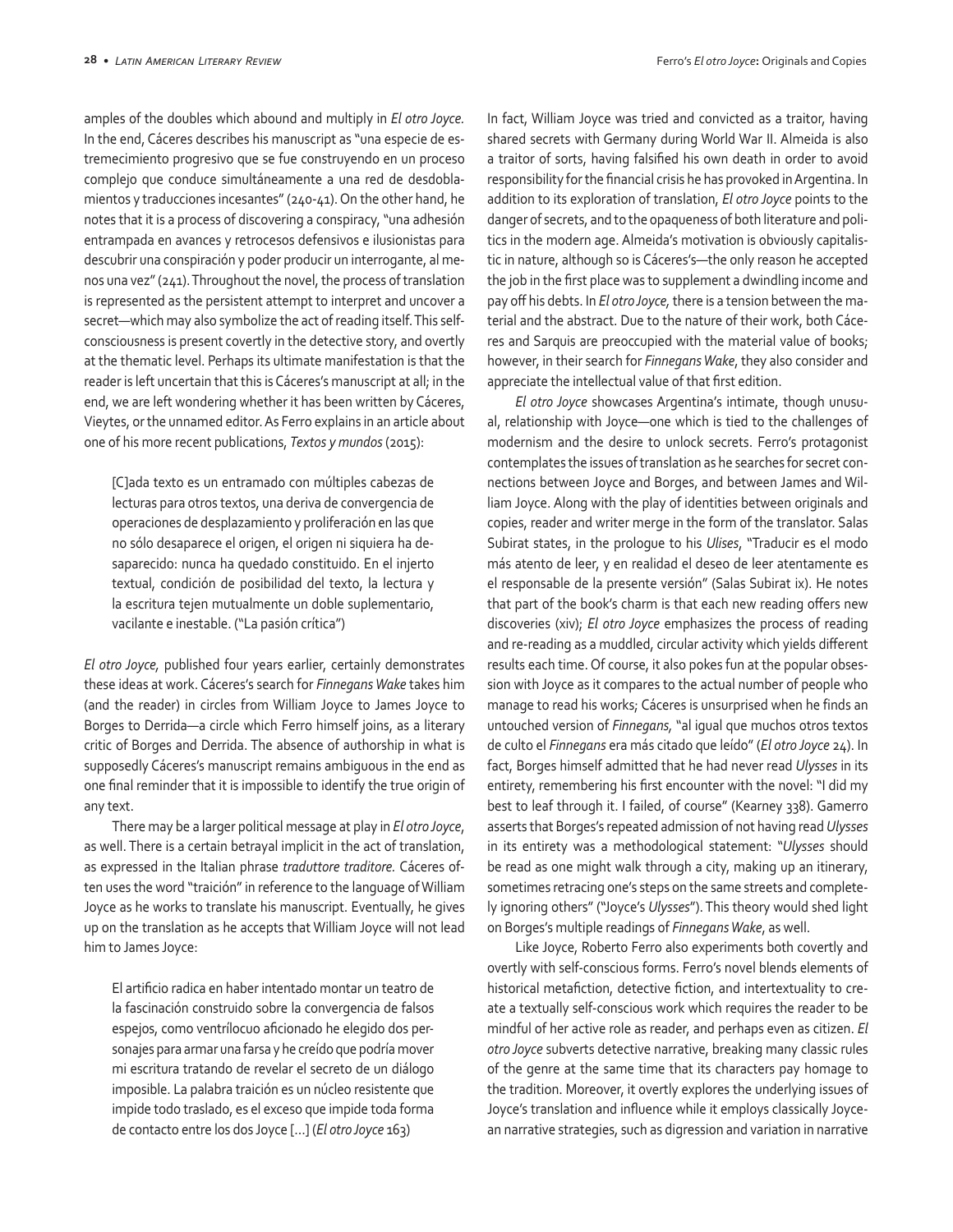voices. Indeed, Ferro makes it clear that Joyce's work has deep roots in the creative tradition of Argentina.

For his difficult texts, his experimentation with language and form, Joyce's literary presence was and continues to be strong throughout the world. Argentines found special affinities with the Irish writer for his use of language, his condition as an exile, and his universality, because they were guided to him by their compatriots—Jorge Luis Borges, the self-proclaimed first explorer of *Ulysses*  from the Hispanic world, and José Salas Subirat, first official Spanish translator of the novel. While their translations of Joyce may not have been exact copies, they contributed to the formation of generations of Argentine readers and writers, sometimes in very surprising ways. This is the heart of Ferro's *El otro Joyce*, where characters search for the secret of these texts and, in the process, reveal that the Joyce-Argentine connection is not only rooted in literature, but also in translation.

## **ENDNOTES**

<sup>1</sup>The introduction to *TransLatin Joyce* includes an extensive list of Iberian and Latin American authors who use Joyce as a key reference point in their writings.

2 William Joyce (1906-1946), also known by his nickname Lord Haw Haw, was an actual historical character. In this sense, Ferro employs a classic Borgesian strategy of combining historical characters with invented ones.

<sup>3</sup> The possibility of a counterpoint to Joyce also points back to Borges.

<sup>4</sup>Here Cáceres is referring to the first U.S. edition printed by Viking Press (New York) in 1939. Faber & Faber (under T.S. Eliot) also published an edition that year in the United Kingdom, some of which were sold in the U.S. (Peter Harrington).

5 The reference to the Tower of Babel also points to one of Ferro's critical essays, "Un chino perdido en la biblioteca de Babel," in which Ferro reflects on the experience of tutoring a Chinese professor on the life and work of Borges. The professor, Lin Yiang, later translated Borges's stories and essays to Chinese.

<sup>6</sup>" […E]n un extremo el mundo [la traducción] se nos presenta como una superposición de textos, cada uno ligeramente distinto del anterior, es decir, traducciones de traducciones de traducciones" (El otro Joyce 137).

## **WORKS CITED**

- Abregu, Ana. "El otro Joyce, el otro Ferro." *Sintagmas.* 20 Nov. 2011. Web. 13 August 2015. .
- Balderston, Daniel. "The Rag-and-Bone Shop: On Borges, Yeats and Ireland." *Variaciones Borges* 32 (2011): 41-58. *D-Scholarship@Pitt.* Web. 9 Jan. 2014.
- Battistón, Dora, Carmen Trouvé y Aldo Reda. "Borges y la traducción de las últimas páginas del *Ulysses* de Joyce." *Anclajes* 5 (Dec. 2001): 55-70. Web. 13 August 2015.
- Borges, Jorge Luis. *Discusión.* Buenos Aires: Emecé, 1957. Print.
- ———. "El impostor inverosímil Tom Castro." Universitat de Barcelona. N.d. www.eb.edu. Web. 20 March 2016.
- ———. *Ficciones.* New York: Rayo Planeta, 2008. Print.
- ———. *Selected Poems.* New York: Penguin, 2000. Print.
- ———. *Textos cautivos.* Ed. Enrique Sacerio-Garí and Emir Rodríguez Monegal. Buenos Aires: Tusquets, 1986.
- Borges, Jorge Luis and Suzanne Jill Levine. "Some Versions of Homer." *PMLA* 107.5 (Oct. 1992): 1134-38. Web. JSTOR. 21 March 2016.
- Conde-Parilla, M. Ángeles. "*Ulises* de James Joyce, en la traducción de José Salas Subirat." Alicante: Biblioteca Virtual Miguel de Cervantes, 2012. Web. 2 August 2015.
- Eco, Umberto. "Between La Mancha and Babel." *On Literature.* Orlando: Harcourt, 2002. Print.
- Ferro, Roberto. *El otro Joyce.* Lanús: Liber Editores, 2011. Print.
- ———. *Escritura y desconstrucción: Lectura (h)errada con Jacques Derrida.*  Buenos Aires: Editorial Biblos, 1995. Web. *Academia.* 9 Sept. 2015.
- ———. "Heterónimos III: Borges y Joyce and la biblioteca de un autodidacta." Buenos Aires: Coghlan, 2009. *Metaliteratura.ar.* Web. 18 March 2016.
- ———. "La Pasión Crítica." *Metaliteratura:* 21 Nov. 2015. *Metaliteratura.ar.*  Web. 20 March 2016.
- Fiddian, Robin. "Borges on Location: Duplicitous Narration and Historical Truths in 'Tema del traidor y del héroe." *The Modern Language Review*  105.3 (July 2010): 743-60. *JSTOR.* Web. 10 June 2016.
- ———. "James Joyce and the Spanish American Novel: A Preliminary Study." *The Crane Bag* 6.2 (1982): 84-88. *JSTOR.* Web. 7 April 2015.
- Gamerro, Carlos. "A cien años del día en que transcurre el Ulises, de James Joyce." 12 June 2004. *Clarín.* Web. 27 July 2015.
- ———. "Joyce's *Ulysses* in Argentine Literature." Trans. David Barnwell. *Irish Migration Studies in Latin America* 7.2 (July 2009): 177-84. Web. *Irlandeses.org.* 27 Jan 2015.
- García Ramos, Arturo. "Cabrera Infante y James Joyce: Leopold Bloom y Stephen Dedalus en la vela de Bustrófedon." *Revista Cálamo FASPE* 60 (2012): 82-90. *Dialnet.* Web. 16 Feb. 2017.
- Gatto, Teresa. "Entrevista a Roberto Ferro." *El Porta(l) Voz* 5 Jan. 2012. *NCI. TV.* Web. 13 August 2015.
- Hassan, Waïl. "Agency and Translational Literature: Ahdaf Soueif's *The Map of Love.*" *PMLA* 121.3 (May 2006): 753-68. *JSTOR.* Web. 21 July 2015.
- ———. "Translational Literature and the Pleasures of Exile." *PMLA* 131.5 (October 2016): 1435-43. Print.
- Hutcheon, Linda. *Narcissistic Narrative: The Metafictional Paradox.* New York: Methuen, 1985. Print.
- Joyce, James. *Finnegans Wake.* London: Penguin, 2000. Print.